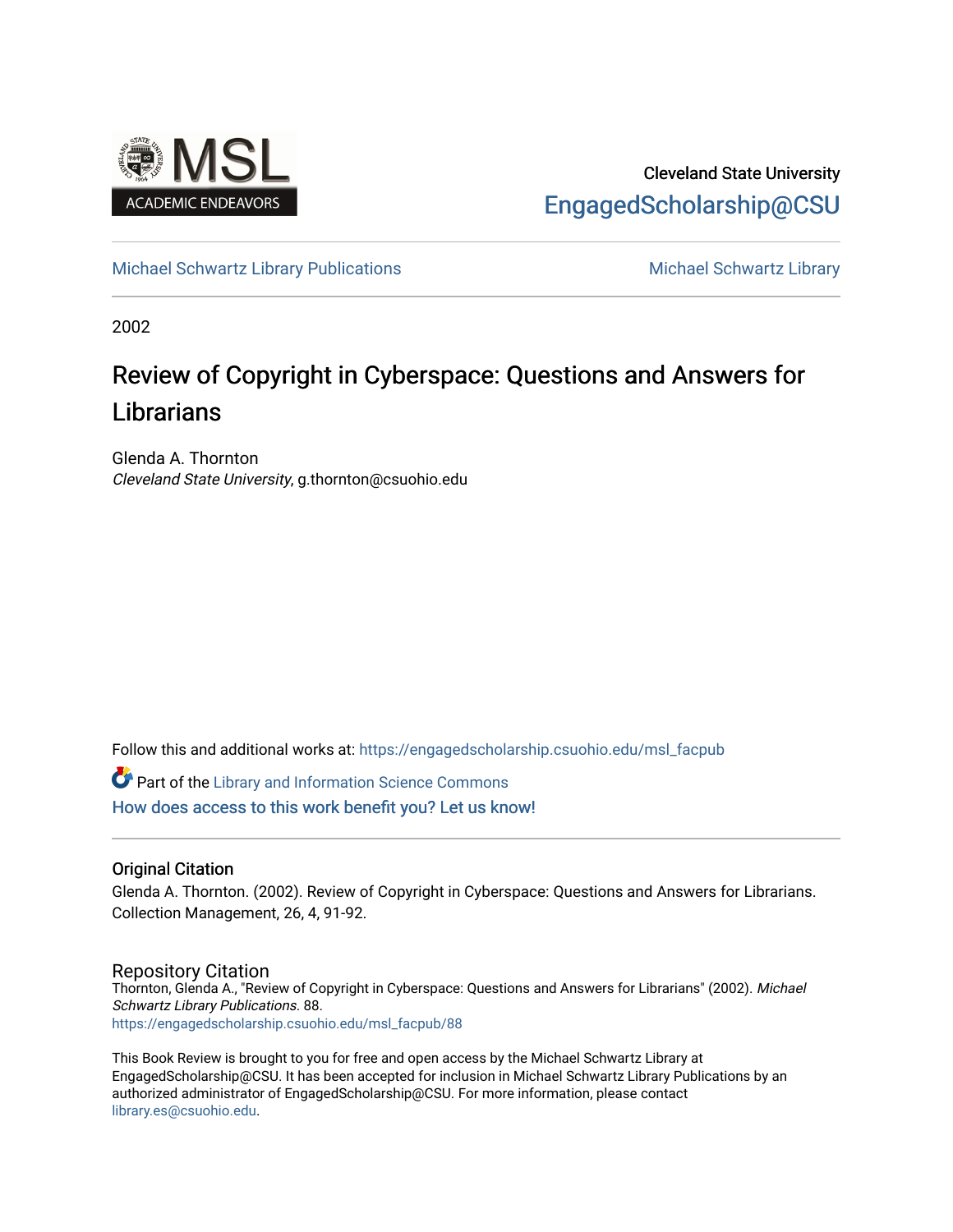### COPYRIGHT IN CYBERSPACE: QUESTIONS AND ANSWERS FOR LIBRARIANS. Gretchen McCord Hoffmann. *New York: Neal-Schuman Publishers, Inc., 2001. ISBN 1-55570- 410-7. 264 pp.*

This is a book that every librarian should read, from interlibrary loan librarian, to reference librarian, to web designer, to library director. Up until recently, for many of us, copyright meant that we needed to put notices on our copy machines, follow the "guideline of five" for interlibrary loan borrowing, and make sure that we removed all photocopies from our reserve systems each semester. Ah, for the good old days! With the advent of computer technology and more specifically, the Internet, nothing is simple anymore and it is the wise director who ensures that someone on the staff is paying attention to the rapidly evolving copyright law—and most likely that person should be the director!

Gretchen M. Hoffmann has written an extremely readable and excellent book for this very purpose. The librarian with only a basic knowledge of copyright and a realization that things have changed, can utilize Hoffmann's book to gain a fundamental understanding of the history, purpose, and importance of copyright. Then, upon this excellent foundation, Hoffman goes on to explain how the workings of the Internet and computers (in case the reader does not know) have resulted in so many recent legislative changes and updates to the basic copyright law. This constitutes the first part of this work.

In Part II, Hoffmann gets down to the business of explaining how copyright laws could now affect almost all librarians because of the very nature of the work librarians are doing with technology. I say, "could now affect" as it is still very unclear as to what all of the legislation really means when applied to specific situations, and there is not enough case law yet, for anyone to have a clear picture. For example, to view someone's website, which has been made freely available on the Web, requires the viewer to "make a copy"—is this an infringement of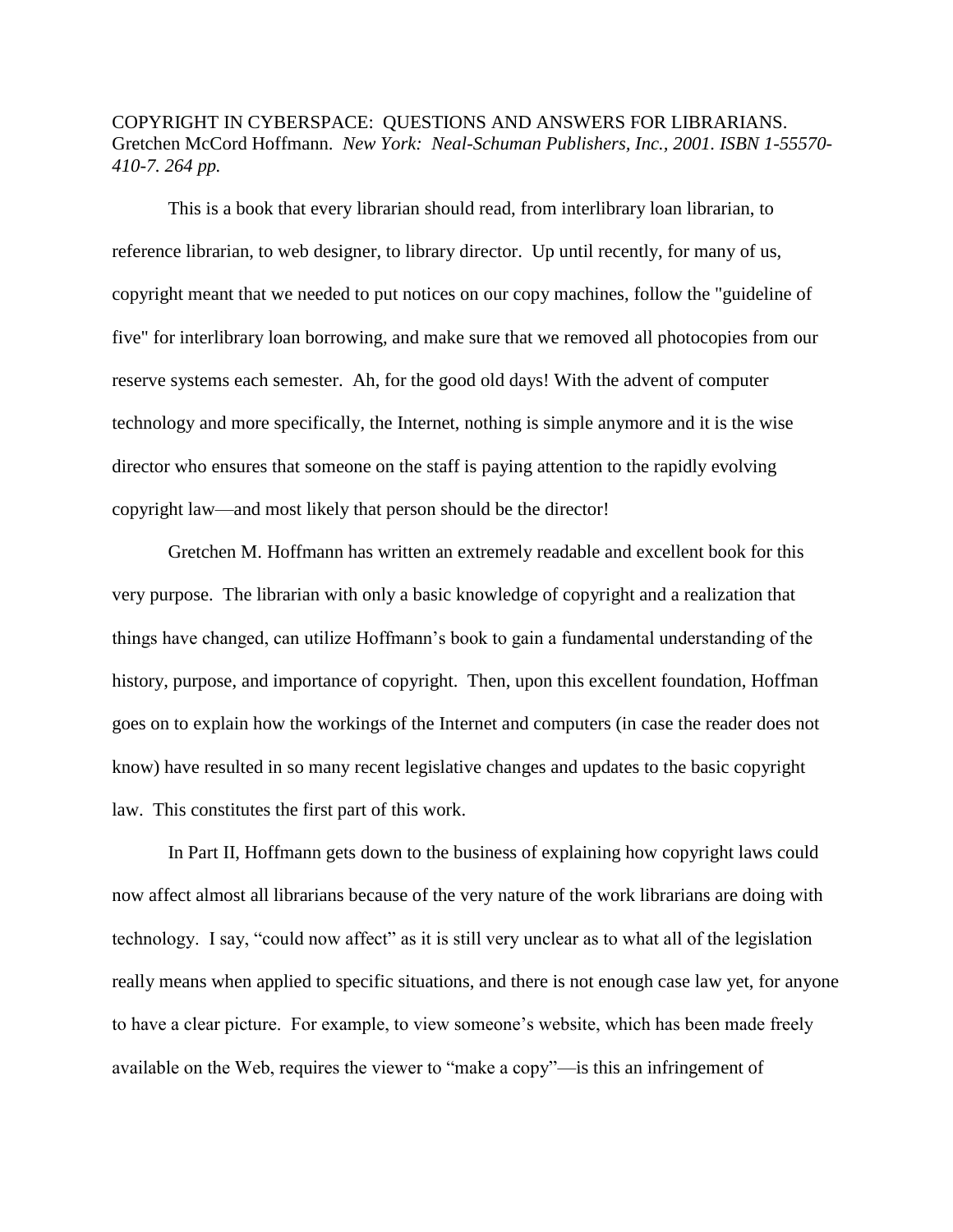copyright? Of course not, you say. However, according to Hoffmann, "Even if our courts decide that a license to browse is implied by making information available on the Web, some cyberspace lawyers have argued that serious copyright implications still exist simply because of the potential of infringing copyrights via browsing" (p. 71). Hoffmann's solution—librarians should get involved "at higher government levels to ensure that an 'exclusive right to read' is not created, even if completely unintentionally" (p. 72).

Part III of this work, "Specific Library Applications" gets back to a discussion of most of the basic things that libraries do. This section discusses the library as an Internet access provider, possible liabilities, and what a library can do for protection. Additionally, it brings us up-to-date on interlibrary loan, electronic reserve systems, class-based course pages, library instruction, and distance education. Hoffmann ends the section by urging librarians to take a stand for libraries and library users.

The final section of the book is a "sourcebox" of original documents including excerpts from the Copyright Act of 1976, a variety of guidelines from the Conference on Fair Use, and statements from the American Library Association. The author provides the final four sources herself. In these she outlines how a librarian can fulfill his or her professional responsibility to represent the needs of the library and its users, and she provides lists of organizations, publications, and web pages that would be useful in this process.

To sum up, this is an outstanding work and one that should be on the personal bookshelf of every library director, at the very least. It could easily be a textbook for a library school course in copyright issue and it should be in all library school collections. It is well indexed and the table of contents is outstanding. This reviewer's only negative comment is the overuse,